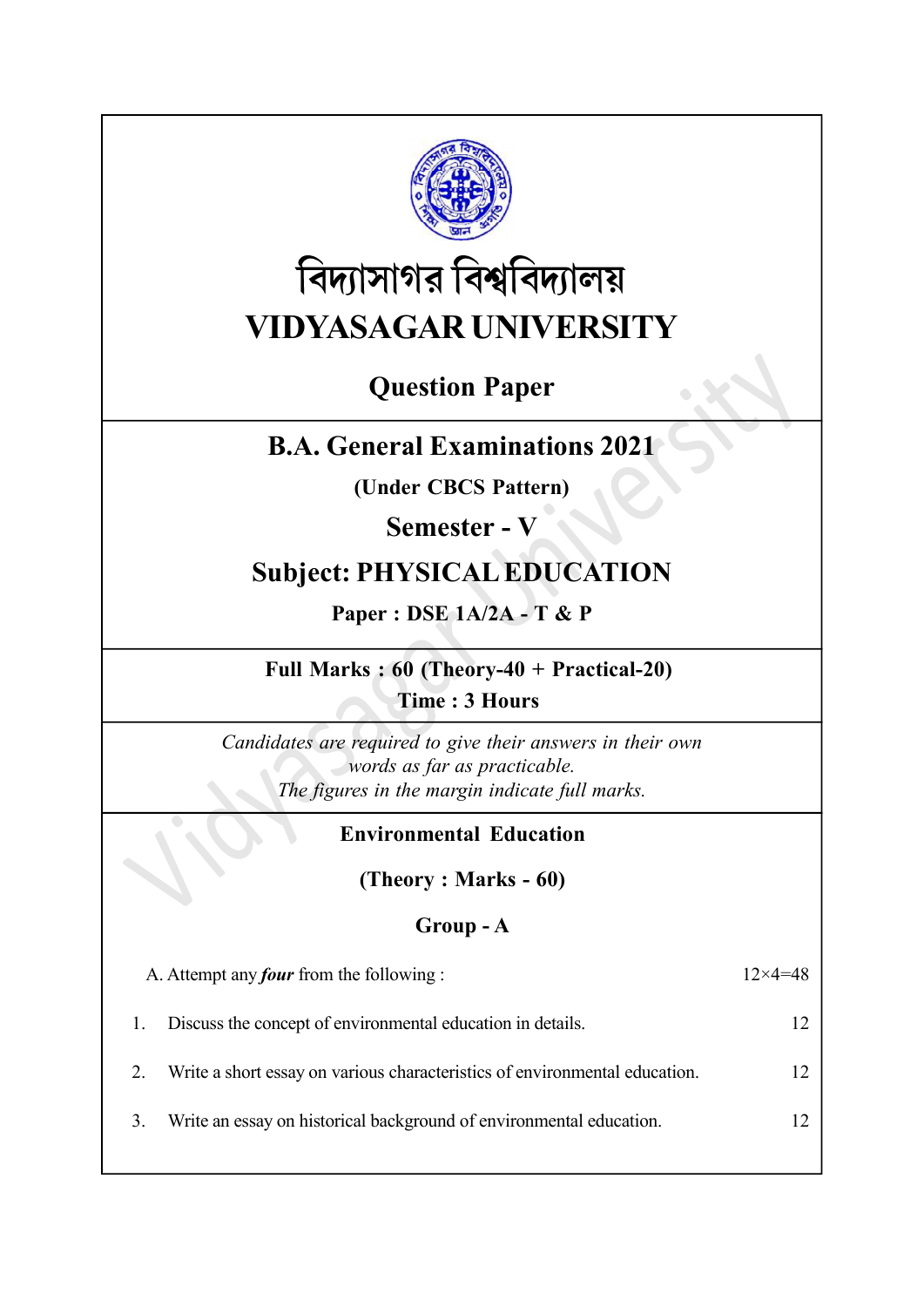| 4.        | Discuss in detail about natural and manmade disasters.                               | $6 + 6$           |
|-----------|--------------------------------------------------------------------------------------|-------------------|
| 5.        | Write an essay on importance of environmental education for sustainable development. | 12                |
|           |                                                                                      |                   |
| 6.        | Discuss vrious environmental problems related to energy and water.                   | $6 + 6$           |
| 7.        | Discuss various methods of environmental education.                                  | 12                |
| 8.        | Write an essay on scope of environmental education in $21st$ century.                | 12                |
|           |                                                                                      |                   |
|           | Group - B                                                                            |                   |
| <b>B.</b> | Answer any <i>six</i> from the following :                                           | $2 \times 6 = 12$ |
| 1.        | What are the components of environmental education?                                  | 2                 |
| 2.        | Define environmental education.                                                      | 2                 |
| 3.        | What is ecosystem?                                                                   | $\overline{2}$    |
| 4.        | How does pollution effect our ecosystem?                                             | $\overline{2}$    |
| 5.        | Name any two manmade disasters.                                                      | $1+1$             |
| 6.        | Name any two natural disasters.                                                      | $1+1$             |
| 7.        | Write the difference between earthquake and tsunami.                                 | 2                 |
| 8.        | Write the names of any two famous Indian environmental activists?                    | $1+1$             |
| 9.        | What are the main causes of urban environment pollution?                             | 2                 |
| 10.       | Define sustainable development.                                                      | 2                 |
|           | বঙ্গানুবাদ                                                                           |                   |
|           | বিভাগ-ক                                                                              |                   |
| ক.        | যে কোন চারটি প্রশ্নের উত্তর দাও নিম্নলিখিত থেকে :                                    | $52\times8=86$    |
| ১.        | পরিবেশ শিক্ষার ধারণাটি বিস্তারিত আলোচনা কর।                                          | ১২                |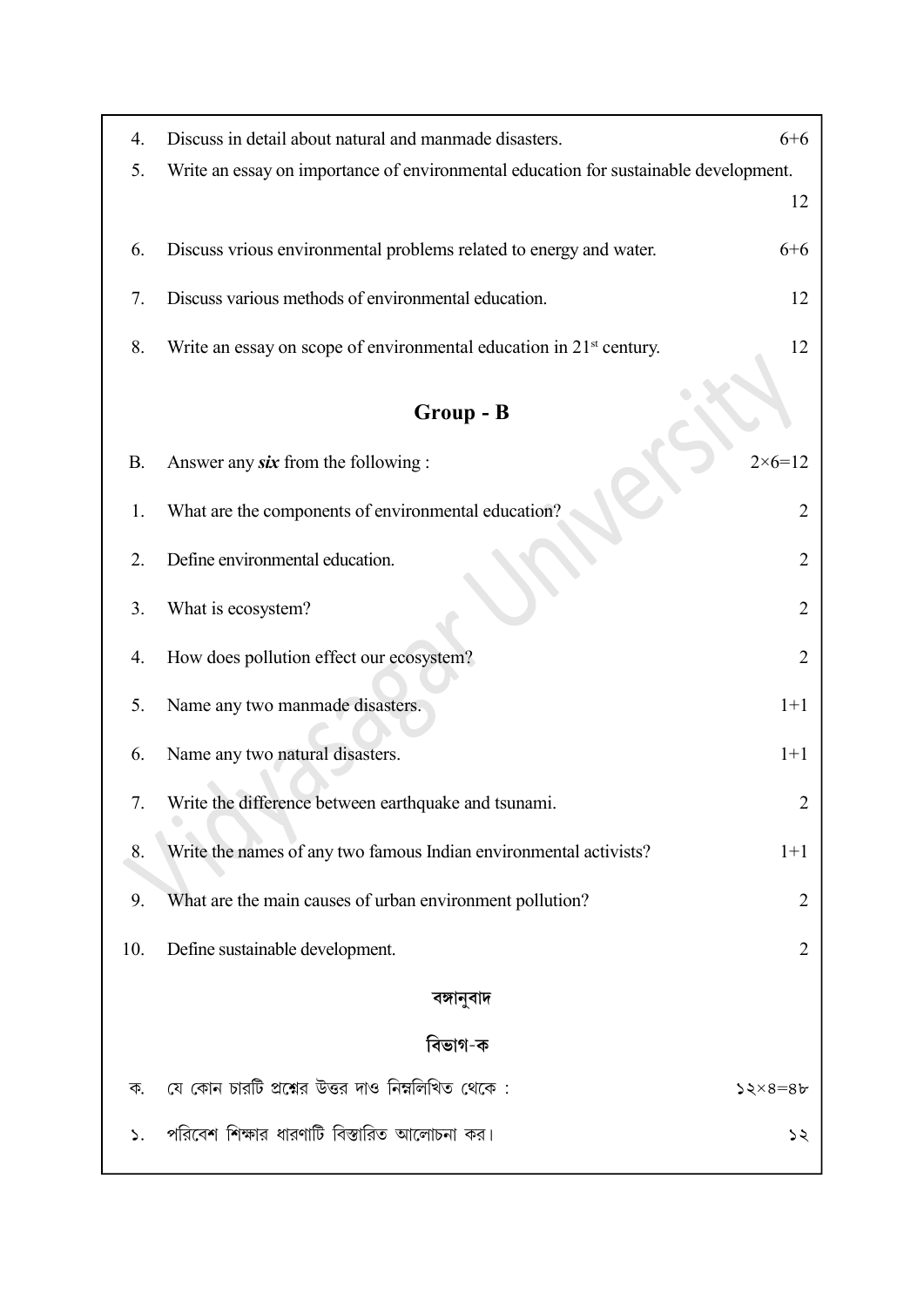| ২.              | পরিবেশ শিক্ষার বিভিন্ন বৈশিষ্ট্যের উপর একটি ছোট প্রবন্ধ লেখ।                 | 55      |
|-----------------|------------------------------------------------------------------------------|---------|
| ৩.              | পরিবেশ শিক্ষার ঐতিহাসিক পটভূমিতে একটি প্রবন্ধ লেখ।                           | 55      |
| 8.              | প্রাকৃতিক ও মানবসৃষ্ট দুর্যোগ সম্পর্কে বিস্তারিত আলোচনা কর।                  | ৬+৬     |
| Q.              | স্থিতিশীল উন্নয়নের জন্য পরিবেশগত শিক্ষার গুরুত্ব সম্পর্কে একটি প্রবন্ধ লেখ। | 55      |
| $\mathcal{P}$   | শক্তি ও জল সম্পর্কিত বিভিন্ন পরিবেশগত সমস্যা সম্পর্কে আলোচনা কর।             | ৬+৬     |
| ٩.              | পরিবেশ শিক্ষার বিভিন্ন পদ্ধতি সম্পর্কে আলোচনা কর।                            | 52      |
| ৮.              | একবিংশ শতাব্দীতে পরিবেশ শিক্ষার সুযোগ নিয়ে একটি প্রবন্ধ লেখ।                | ১২      |
|                 | বিভাগ-খ                                                                      |         |
|                 |                                                                              |         |
| খ.              | যে কোনো <i>ছয়টি</i> প্রশ্নের উত্তর দাও নিম্নলিখিত থেকে:                     | ২<৩=১২  |
| ↘.              | পরিবেশ শিক্ষার উপাদানগুলো কি কি?                                             | ২       |
| ২.              | পরিবেশগত শিক্ষার সংজ্ঞা দাও।                                                 | ২       |
| $\mathfrak{S}.$ | বাস্তুতন্ত্ৰ কি?                                                             | ২       |
| 8.              | কীভাবে দূষণ আমাদের বাস্তুতন্ত্রকে প্রভাবিত করে?                              | ২       |
| ¢.              | দুটি মানবসৃষ্ট দুর্যোগের নাম লেখ।                                            | $2 + 2$ |
| ৬.              | যে কোনো দুটি প্রাকৃতিক দুর্যোগের নাম বল।                                     | $2 + 2$ |
|                 | ভূমিকম্প ও সুনামির মধ্যে পার্থক্য লিখ।                                       | ২       |
| ৮.              | যেকোন দুইজন বিখ্যাত ভারতীয় পরিবেশ কর্মীদের নাম লেখ।                         | $2+5$   |
| ৯.              | শহুরে পরিবেশ দুষণের প্রধান কারণ কী?                                          | ২       |
| $\mathsf{so}.$  | স্থিতিশীল উন্নয়নের সংজ্ঞা দাও।                                              | ২       |
|                 |                                                                              |         |
|                 |                                                                              |         |
|                 |                                                                              |         |
|                 |                                                                              |         |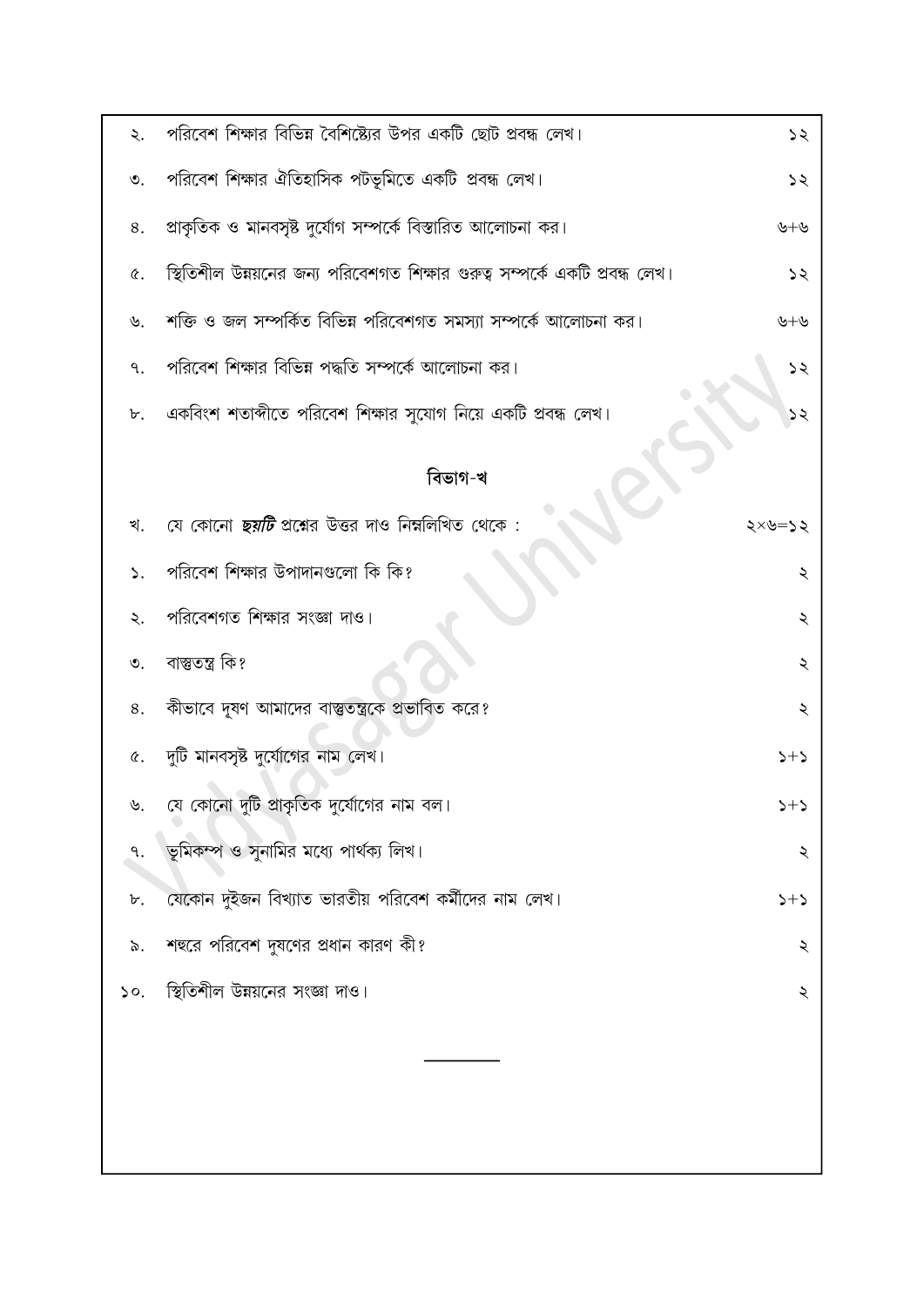#### Or,

#### (Tests, Measurements and Evaluation in Physical Education)

(Theory : Marks - 40)

#### Group - A

- A. Answer any *three* questions from the following—  $12 \times 3 = 36$
- 1. Explain the terms Test, Measurement and Evaluation with suitable examples. Describe the principles of evaluation. What are the criteria of a good test?

 $(2+2+2)+4+2$ 

- 2. What are meant by Body Mass Index and Lean Body Mass? Write characteristics of endomorph somatotype. Calculate the Body Mass Index (BMI) and Lean Body Mass (LBM) of a person; having 172 cm in height and 66 kg in weight and 16% of body fat.  $(2+2)+4+2+2$
- 3. What is Physical Efficiency Index (PEI)? Describe the measurement procedure of Physical Efficiency Index of a natinal level male athlete. 2+10
- 4. Write down the conducting procedure of Kraus-Weber muscular strength test. Write down the latest World Health Organisation (WHO) recommended Body Mass Index (BMI) chart.  $9 + 3$
- 5. Write a note on AAHPER? Describe the components of AAHPER youth physical fitness test in detail. 2+10
- 6. Explain conducting process of Johnson Basketball test battery. Write down the name of the tests for measuring football and volleyball skills. 10+2

#### Group - B

| В. | Answer any <i>two</i> questions from the following— | $2 \times 2 = 4$ |
|----|-----------------------------------------------------|------------------|
|    | 1. What is somatotype?                              |                  |
|    | Write down the method of body fat measurement.      |                  |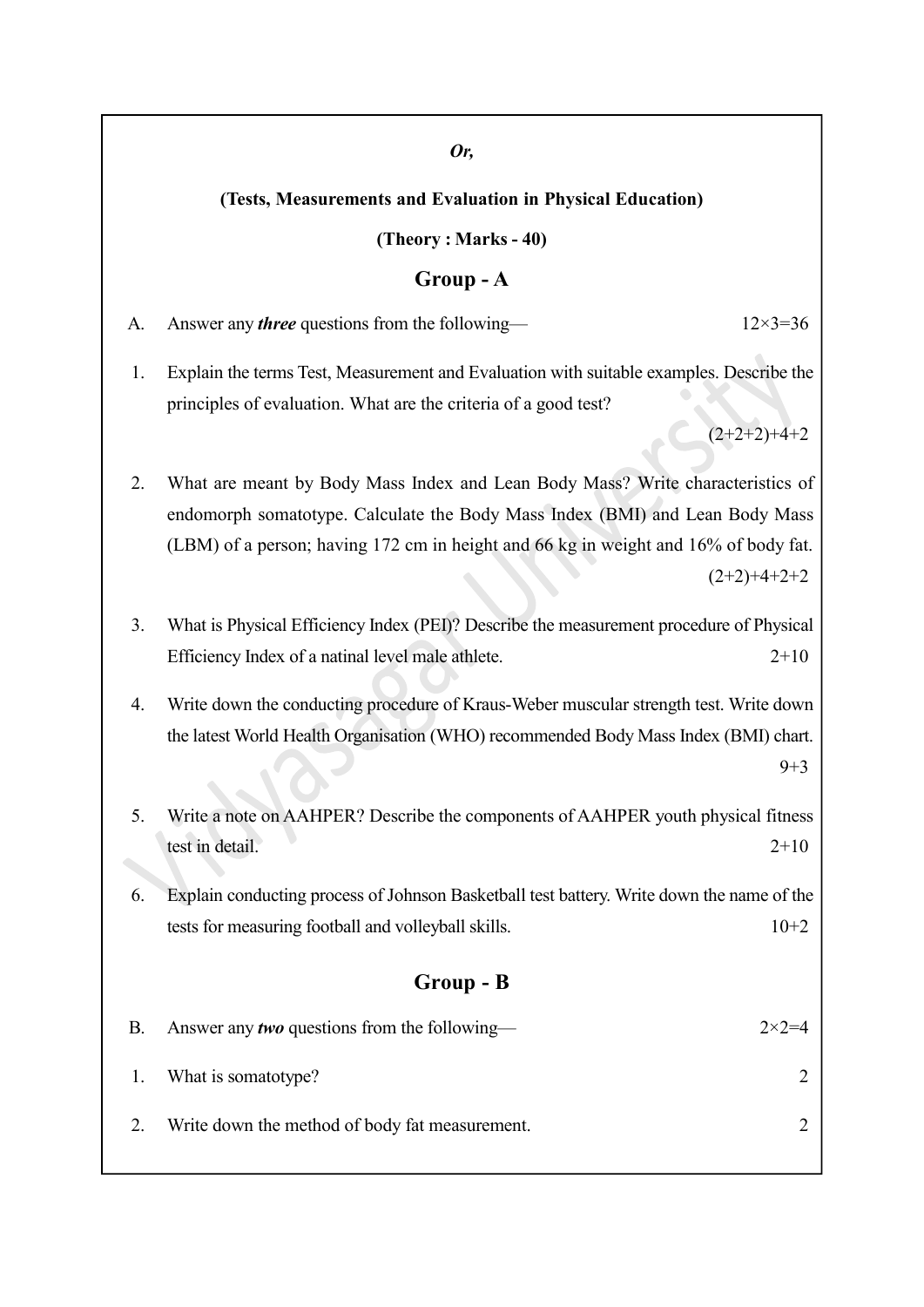| 3.              | Write down the objectives of Queens College Step Test and Brady Volleyball Test.               |
|-----------------|------------------------------------------------------------------------------------------------|
|                 | $1+1$                                                                                          |
| 4.              | $\overline{2}$<br>Describe in brief the speed measuring test.                                  |
|                 | বঙ্গানুবাদ                                                                                     |
|                 | বিভাগ-ক                                                                                        |
| ক.              | যে কোন তিনটি প্রশ্নের উত্তর দাও নিম্নলিখিত থেকে :<br>১২×৩=৩৬                                   |
| ১.              | উপযুক্ত উদাহরণ সহ পরীক্ষা, পরিমাপ ও মূল্যায়ন ব্যাখ্যা কর। মূল্যায়নের নীতি বর্ণনা কর। উপযুক্ত |
|                 | ভালো পরীক্ষার বৈশিষ্ট্যগুলি কি কি?<br>$(2+2+2)+8+2$                                            |
| ২.              | BMI এবং Lean body mass বলিতে কি বোঝায়? এন্ডোমর্ফ সোমাটোটাইপ এর চারিত্রিক বৈশিষ্ট্যগুলি        |
|                 | লেখ। একজন ১৭২ cm উচ্চতা, 66 kg. ওজন ও ১৬% দৈহিক ফ্যাট সম্পন্ন ব্যাক্তির BMI ও Lean             |
|                 | body Mass নির্ণয় কর।<br>$(2+2)+8+2+2$                                                         |
| $\mathfrak{O}.$ | Physical Efficiency Index কি? জাতীয় স্তরের পুরুষ খেলোয়াড় এর PEI নির্ধারণ পদ্ধতি বর্ণনা কর।  |
|                 | ২+১০                                                                                           |
| 8.              | Kraus-Webar পেশী শক্তি নির্ধারণ পদ্ধতি কিভাবে করবে তাহা লেখ। সাম্প্রতিক WHO নির্ধারিত BMI      |
|                 | তালিকাটি লেখ।<br>৯ $+$ ৩                                                                       |
| ৫.              | $A$ AHPER এর উপর টীকা লেখ। বিশদে $A$ AHPER যুবকদের শারিরীক সুস্থতার পরীক্ষার উপাদানগুলির       |
|                 | বর্ণনা কর।<br>২+১০                                                                             |
| ৬.              | Johnson বাস্কেটবল পরীক্ষা ব্যাটারি পরিচালনার পদ্ধতি ব্যাখ্যা কর। ফুটবল ও ভলিবল দক্ষতা পরিমাপের |
|                 | পরীক্ষাগুলির নাম লেখ।<br>$> 0+5$                                                               |
|                 | বিভাগ-খ                                                                                        |
| খ.              | নিম্নলিখিত যেকোন <i>দুটি</i> প্রশ্নের উত্তর দাও<br>২×২=৪                                       |
| ۵.              | সোমাটোটাইপ কি?<br>২                                                                            |
| ২.              | শরীরের চর্বি পরিমাপ করার পদ্ধতি লিপিবদ্ধ কর।<br>২                                              |
| $\circ$ .       | Queen's College Step পরীক্ষা ও Brady Volleyball পরীক্ষাগুলির উদ্দেশ্য লেখ।<br>$2 + 2$          |

৪. গতি পরিমাপক পরীক্ষার সংক্ষেপে বর্ণনা কর।

 $\lambda$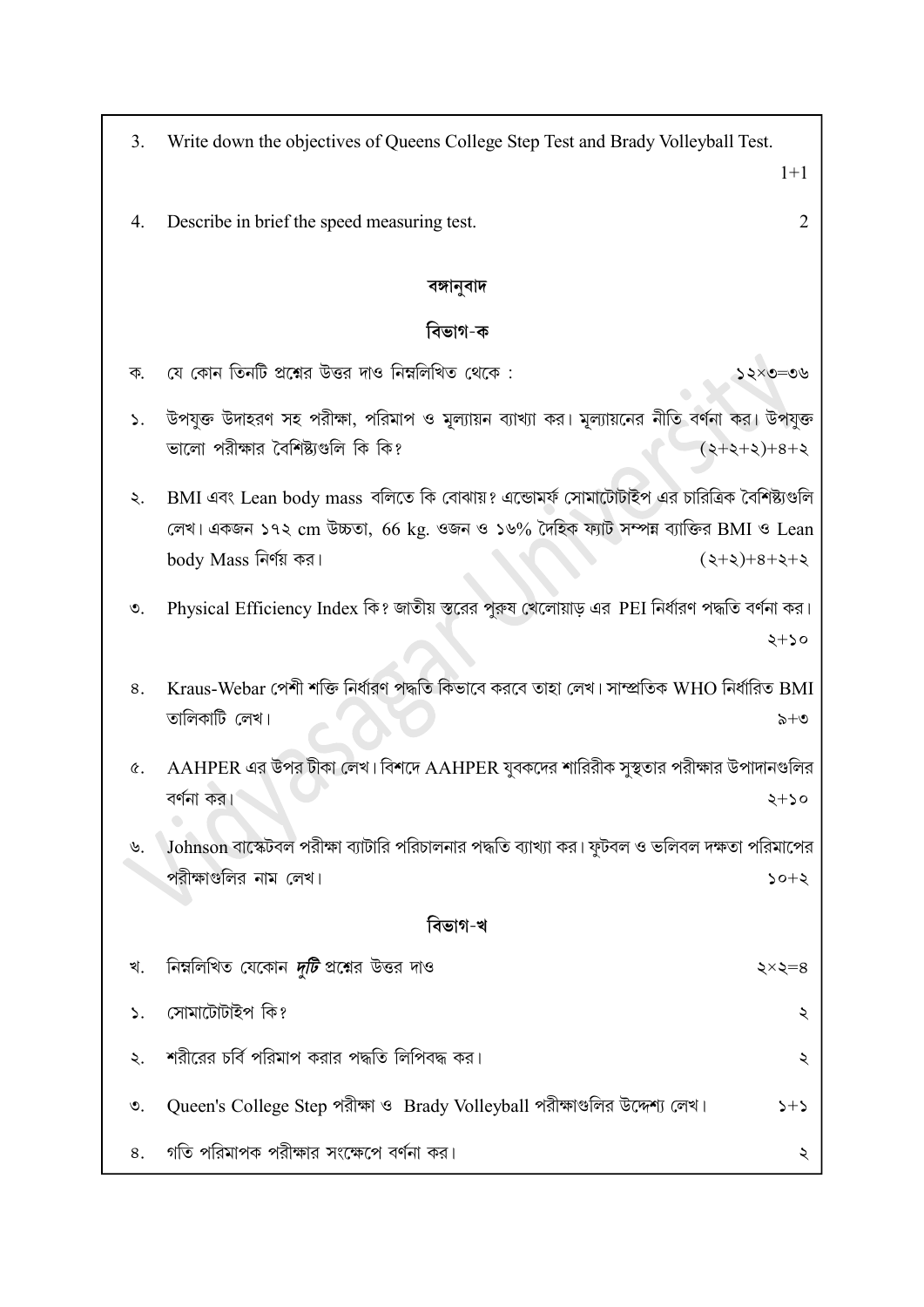# (Practical: Marks - 20)

# Group-A

| A.        | Attempt any <b>one</b> question from the following :                                                                                                                       | $15 \times 1 = 15$       |
|-----------|----------------------------------------------------------------------------------------------------------------------------------------------------------------------------|--------------------------|
| 1.        | Make an assessment of somatotype of a college level male/female physical education<br>student.                                                                             | 15                       |
| 2.        | Execute the conducting process of the Harvard Step Test in detail.                                                                                                         | 15                       |
| 3.        | Execute the conducting process of Standing Board Jump, Shuttle Run and 600 Yard Run<br>of AAHPER Youth Physical Fitness test of a Physical Education student.<br>Group - B | $5 + 5 + 5$              |
|           |                                                                                                                                                                            |                          |
| <b>B.</b> | Answer any one question from the following:                                                                                                                                | $5 \times 1 = 5$         |
| 1.        | How do you measure shoulder strength of a female Shot putter?                                                                                                              | 5                        |
| 2.        | Calculate the body fat percent of a 26 year old female badminton player, having 68 kg in<br>weight and 176 cm in height.                                                   | 5                        |
| 3.        | Explain the conducting procedures of Sit up of the AAHPER Youth Physical Fitness test.                                                                                     | 5                        |
|           | Or,                                                                                                                                                                        |                          |
|           | Laboratory Note Book and Viva-voce.                                                                                                                                        | $2 + 3$                  |
|           | বঙ্গানুবাদ                                                                                                                                                                 |                          |
| ক.        | নিম্নলিখিত যে কোনো <i>একটি</i> প্রশ্নের উত্তর প্রদর্শন কর :                                                                                                                |                          |
|           |                                                                                                                                                                            | $\Diamond z = z \land z$ |
|           | একজন মহাবিদ্যালয় স্তরের পুরুষ/মহিলা শারীর শিক্ষা শিক্ষার্থীর সোমাটোটাইপ (somatotype)<br>$\mathsf{S}$ .                                                                    |                          |
|           | মূল্যায়ন করে দেখাও।                                                                                                                                                       | <b>S</b>                 |
|           | সংক্ষেপে হার্ভাড স্টেপ টেস্ট (Harvard Step Test) অভীক্ষাটির পরিচালন পদ্ধতি প্রদর্শন কর।<br>২.                                                                              |                          |
|           |                                                                                                                                                                            | <b>S&amp;</b>            |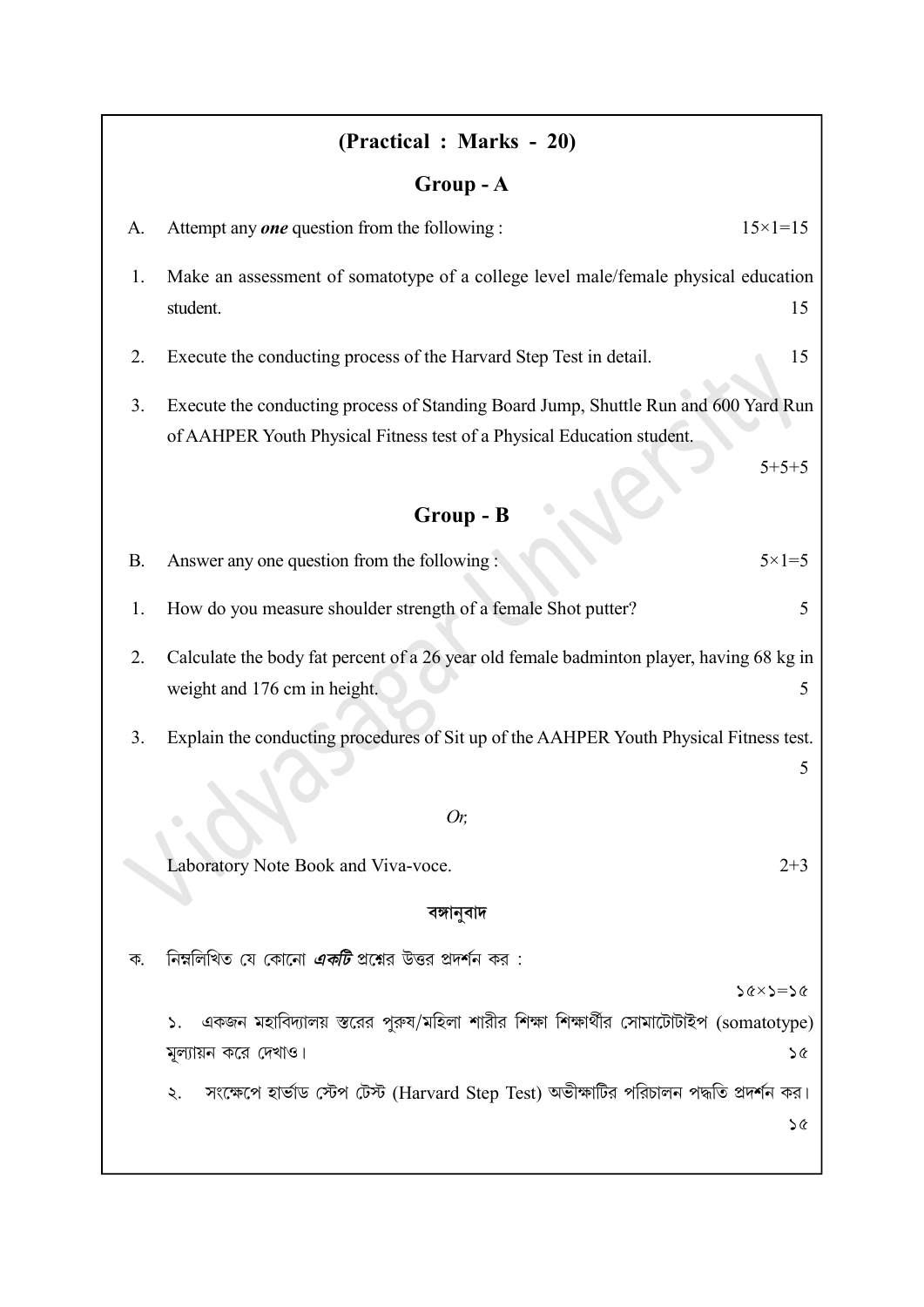| ৩.              | $\sim$ , b $\sim$ Ÿŷ # $\tilde{u}$ ŸÇly !ŸÇlyi $\tilde{A}$ ûAAHPER যুব ফিজিক্যাল ফিটনেস অভীক্ষার জন্য স্ট্যাণ্ডিং ব্রড জাম্প,<br>শাটল রান ও ৬০০ গজ দৌড় অভীক্ষার পরিচালন পদ্ধতি প্রদর্শন কর। |                     |
|-----------------|----------------------------------------------------------------------------------------------------------------------------------------------------------------------------------------------|---------------------|
|                 | $6 + 6 + 6$                                                                                                                                                                                  |                     |
|                 | বিভাগ-খ                                                                                                                                                                                      |                     |
| খ.              | যে কোনো <i>এ<b>কটি</b></i> প্রশ্নের উত্তর দাও।<br>$\Diamond=\Diamond\times\Diamond$                                                                                                          |                     |
| ১.              | একজন মহিলা লৌহ গোলক নিক্ষেপকারীর স্কন্ধ শক্তি (Shoulde Strength) তুমি কিভাবে পরিমাপ                                                                                                          |                     |
|                 | করবে?                                                                                                                                                                                        | ¢                   |
|                 |                                                                                                                                                                                              |                     |
| ২.              | ২৬ বছর বয়সের এক মহিলা ব্যাডমিন্টন খেলোয়াড়ের ওজন ৬৮ কেজি এবং উচ্চতা ১৭৬ সেমি হলে<br>ওই খেলোয়াড়ের শরীরে শতকরা চর্বির পরিমাণ (Body Fat Percent) নির্ণয় কর।                                | Q                   |
| $\mathcal{O}$ . | AAHPER যুব ফিজিক্যাল ফিটনেস অভীক্ষার সিট আপ পরীক্ষার পরিচালন পদ্ধতি ব্যাখ্যা কর।                                                                                                             |                     |
|                 |                                                                                                                                                                                              | $\pmb{\mathcal{C}}$ |
|                 | অথবা,                                                                                                                                                                                        |                     |
|                 | পরীক্ষাগার নথি এবং মৌখিক পরীক্ষা<br>২+৩                                                                                                                                                      |                     |
|                 | 1.O.                                                                                                                                                                                         |                     |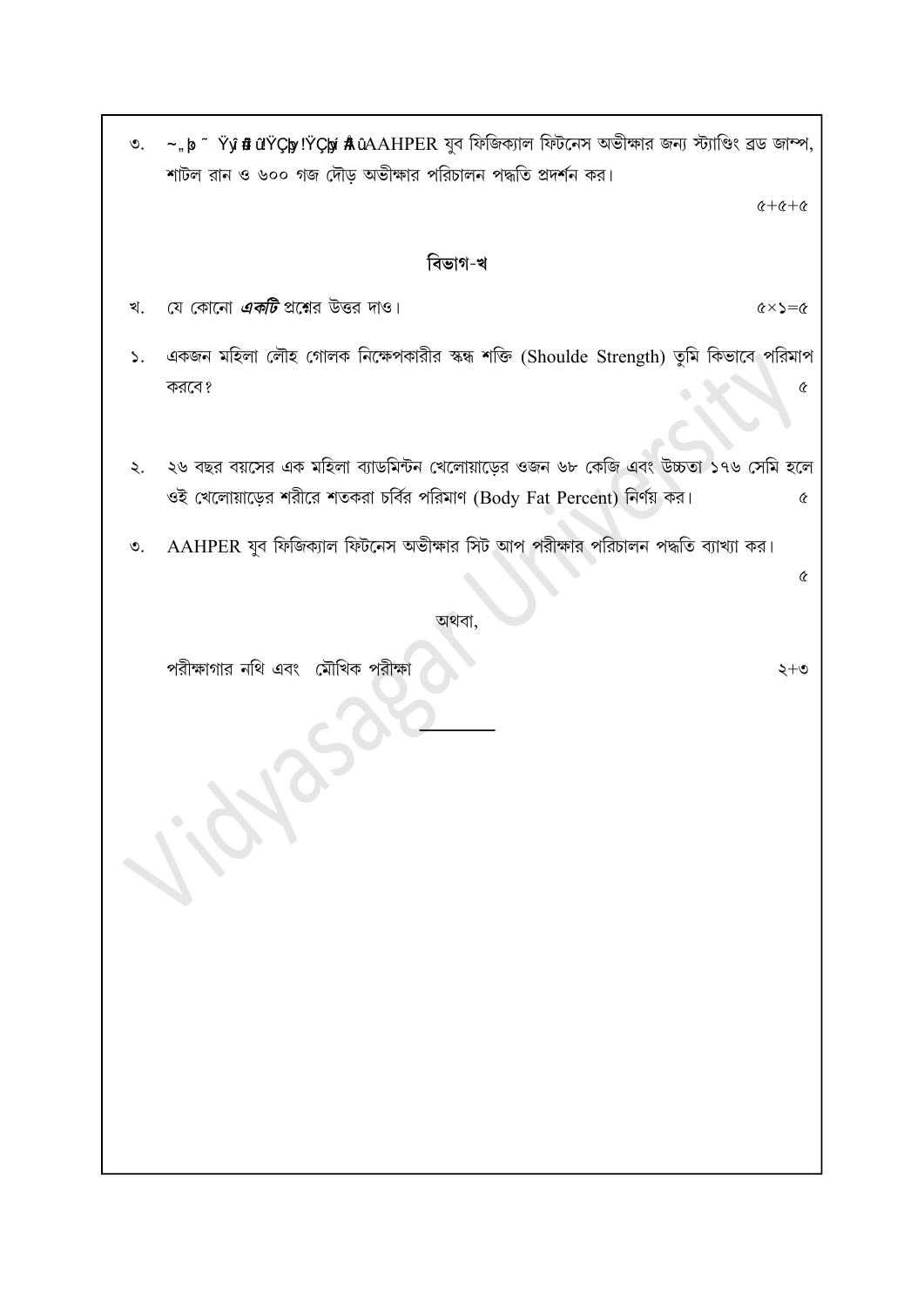### Or,

## (Psychology in Physical Education and Sports)

### (Theory : Marks - 40)

## Group - A

| A.        | Answer any <i>three</i> of the following :                                                    | $12 \times 3 = 36$ |
|-----------|-----------------------------------------------------------------------------------------------|--------------------|
| 1.        | What is Sports Psychology? Discuss the importance of Sports Psychology in physical            |                    |
|           | education and sports.                                                                         | $4 + 8$            |
| 2.        | What is learning? What is meant by transfer of learning? What are the characteristics of      |                    |
|           | learning curve?                                                                               | $3+3+6$            |
| 3.        | Define motivation. Explain the effect of motivation in the field of games                     | $4 + 8$            |
| 4.        | Define personality. Mention the types of personality. Describe the role of Physical Education |                    |
|           | in personality development.                                                                   | $2+3+7$            |
| 5.        | What are the causes of anxiety in sports? What are the different ways to reduce anxiety?      |                    |
|           |                                                                                               | $5 + 7$            |
| 6.        | What are definition and meaning of emotion? How does emotion affect sports performance?       |                    |
|           |                                                                                               | $4 + 8$            |
|           | Group - B                                                                                     |                    |
| <b>B.</b> | Answer any two of the following:                                                              | $2 \times 2 = 4$   |
| 1.        | What is learning curve?                                                                       | $\overline{2}$     |
| 2.        | Write down the causes of stress.                                                              | 2                  |
| 3.        | Define Psychology.                                                                            | $\overline{2}$     |
| 4.        | Write down the types of anxiety.                                                              | 2                  |
|           |                                                                                               |                    |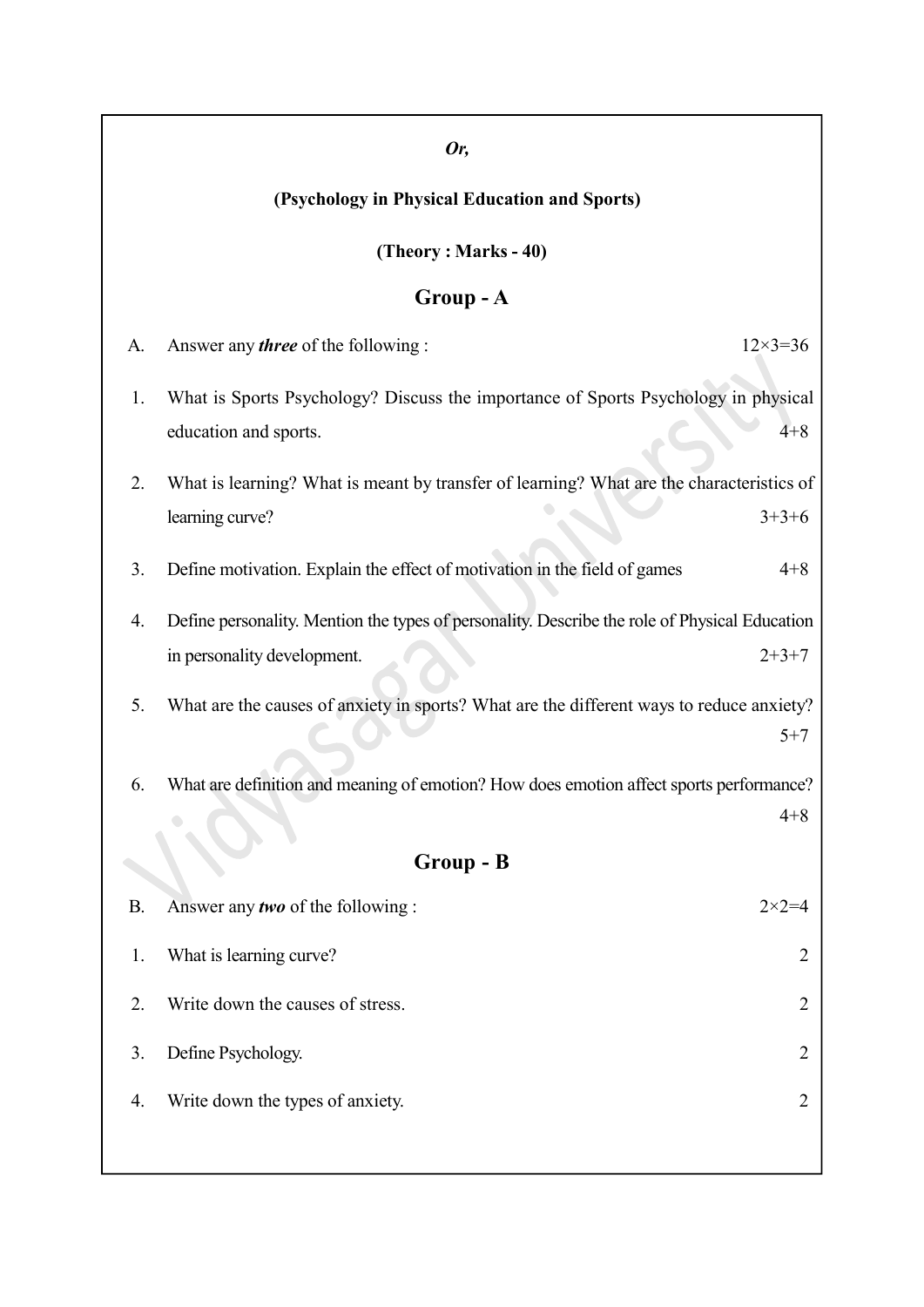| বঙ্গানুবাদ      |                                                                                                                      |   |
|-----------------|----------------------------------------------------------------------------------------------------------------------|---|
| বিভাগ-ক         |                                                                                                                      |   |
| ক.              | নিচের যে কোনো <i>তিনটি</i> প্রশ্নের উত্তর দাও<br>১২×৩=৩৬                                                             |   |
| ۵.              | ক্রীড়া মনোবিজ্ঞান কি? শারীরশিক্ষা ও খেলাধুলায় ক্রীড়া মনোবিজ্ঞানে গুরুত্ব আলোচনা কর।<br>$8 + b$                    |   |
| ২.              | শিখন কি? ট্রান্সফার অফ লার্নিং বলতে কি বোঝায়? শিখনের লেখচিত্রের বৈশিষ্টগুলি কী কী?                                  |   |
|                 | ৩+৩+৬                                                                                                                |   |
| $\mathfrak{S}.$ | প্রেরণার সংজ্ঞা দাও। খেলাধুলার ক্ষেত্রে প্রেরণার ভূমিকা ব্যাখ্যা কর।<br>$8 + b$                                      |   |
| 8.              | ব্যক্তিত্ত্বের সংজ্ঞা দাও ব্যক্তিত্ত্বের প্রকারভেদ কর। ব্যক্তিত্ব বিকাশে শারীরশিক্ষার ভূমিকা বর্ণনা কর।              |   |
|                 | $2+0+9$                                                                                                              |   |
| ¢.              | খেলাধুলায় উদ্বেগের কারণগুলি কি? উদ্বেগ কমানোর বিভিন্ন উপায় কি কি?<br>$6+9$                                         |   |
| ৬.              | আবেগের সংজ্ঞা ও অর্থ লেখ। কিভাবে আবেগ ক্রীড়া কর্মক্ষমতা প্রভাবিত করে তা ব্যাখ্যা কর।                                |   |
|                 | $8 + b$                                                                                                              |   |
|                 | বিভাগ-খ                                                                                                              |   |
|                 | নিচের যে কোনো <i>দুটি</i> প্রশ্নের উত্তর দাও<br>২ $\times$ ২ $=$ ৪                                                   |   |
| $\mathsf{S}$ .  | শেখার লেখচিত্র বলতে কি বোঝ?                                                                                          | ২ |
| ২.              | মানসিক চাপের কারণগুলি লেখ।                                                                                           | ২ |
| $\circ$ .       | মনোবিজ্ঞানের সংজ্ঞা দাও।                                                                                             | ২ |
| 8.              | উদ্বেগের প্রকারগুলি লেখ।                                                                                             | ২ |
|                 | (Practical : Marks - 20)                                                                                             |   |
|                 |                                                                                                                      |   |
|                 | Group - A                                                                                                            |   |
| 1.              | Answer any <b>one</b> questions from the following—<br>$15 \times 1 = 15$                                            |   |
| a.              | Write briefly on personality traits. How will you test personality through questionaries-<br>$5 + 10$<br>explain it. |   |
|                 |                                                                                                                      |   |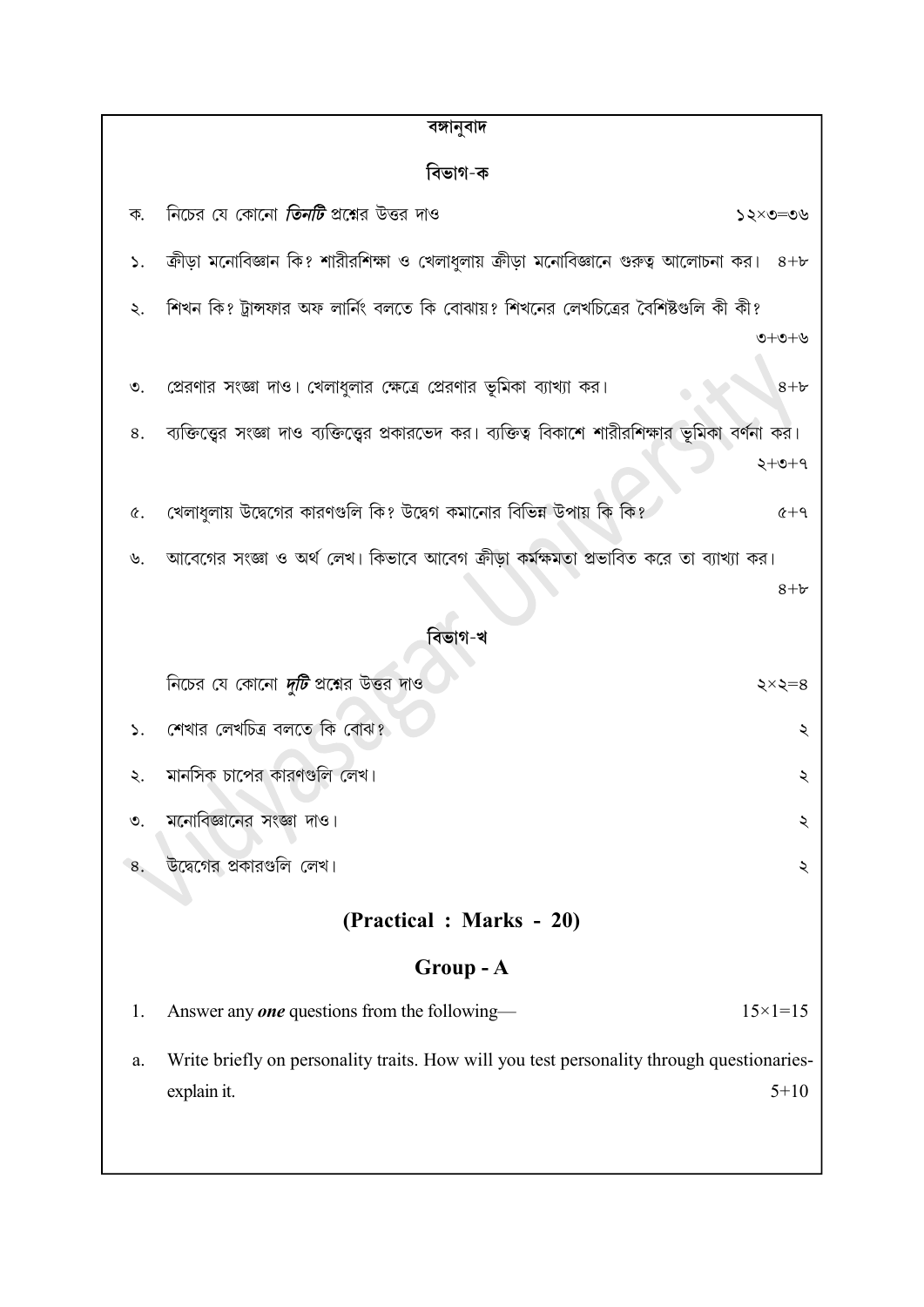| b.             | Define stress and anxiety. Write down how to measure the reaction time.                                  | $3+12$                          |
|----------------|----------------------------------------------------------------------------------------------------------|---------------------------------|
| $\mathbf{c}$ . | What is depth perception and why is it important? How to measure perception?                             |                                 |
|                | Group - B                                                                                                | $3+3+9$                         |
| 1.             | Answer any <b>one</b> questions from the following-                                                      | $5 \times 1 = 5$                |
| a.             | Write down function of mirror drawing.                                                                   | 5                               |
| $\mathbf b$ .  | Draw and mark a depth perception machine.                                                                | 5                               |
| $\mathbf{c}$ . | How will you assess the level of axxiety?                                                                | 5                               |
|                | <b>Or</b>                                                                                                |                                 |
|                | Laboratry note book and Viva-voce                                                                        | 5                               |
|                |                                                                                                          |                                 |
|                | বঙ্গানুবাদ                                                                                               |                                 |
|                | বিভাগ-ক                                                                                                  |                                 |
| ۵.             | !~ Áltoel" þöë ö, bjoïy একটি প্রশ্নের উত্তর দাও :                                                        | $56 \times 5 = 26$              |
| ক.             | পার্সোনালিটি ট্রেইট সম্বন্ধে সংক্ষেপে লেখ। প্রশ্নাবলীর মাধ্যমে কীভাবে ব্যক্তিত্ব পরীক্ষা করা হয় ব্যাখ্য |                                 |
|                | কর।                                                                                                      | $Q + 50$                        |
| খ.             | চাপ ও উদ্বেগের সংজ্ঞা লেখ। কিভাবে প্রতিক্রিয়ার সময় মাপবে—তা লেখ।                                       | $9+25$                          |
| গ.             | গভীরতা উপলব্ধি কি এবং কেন এটি গুরুত্বপূর্ণ? উপলব্ধি পরিমাপ কিভাবে করবে—তা লেখ।                           |                                 |
|                |                                                                                                          | ৩+৩+৯                           |
|                | বিভাগ-খ                                                                                                  |                                 |
| ২.             | নিচের যে কোনো একটি প্রশ্নের উত্তর দাও ঃ                                                                  | $\alpha \times \alpha = \alpha$ |
| ক.             | মিরর ড্রয়িং-এর কাজ লেখ।                                                                                 | Q                               |
| খ.             | একটি ডেপ্থ পার্সেপশন যন্ত্র আঁকো এবং চিহ্নিত কর।                                                         | $\pmb{\mathcal{C}}$             |
|                |                                                                                                          |                                 |